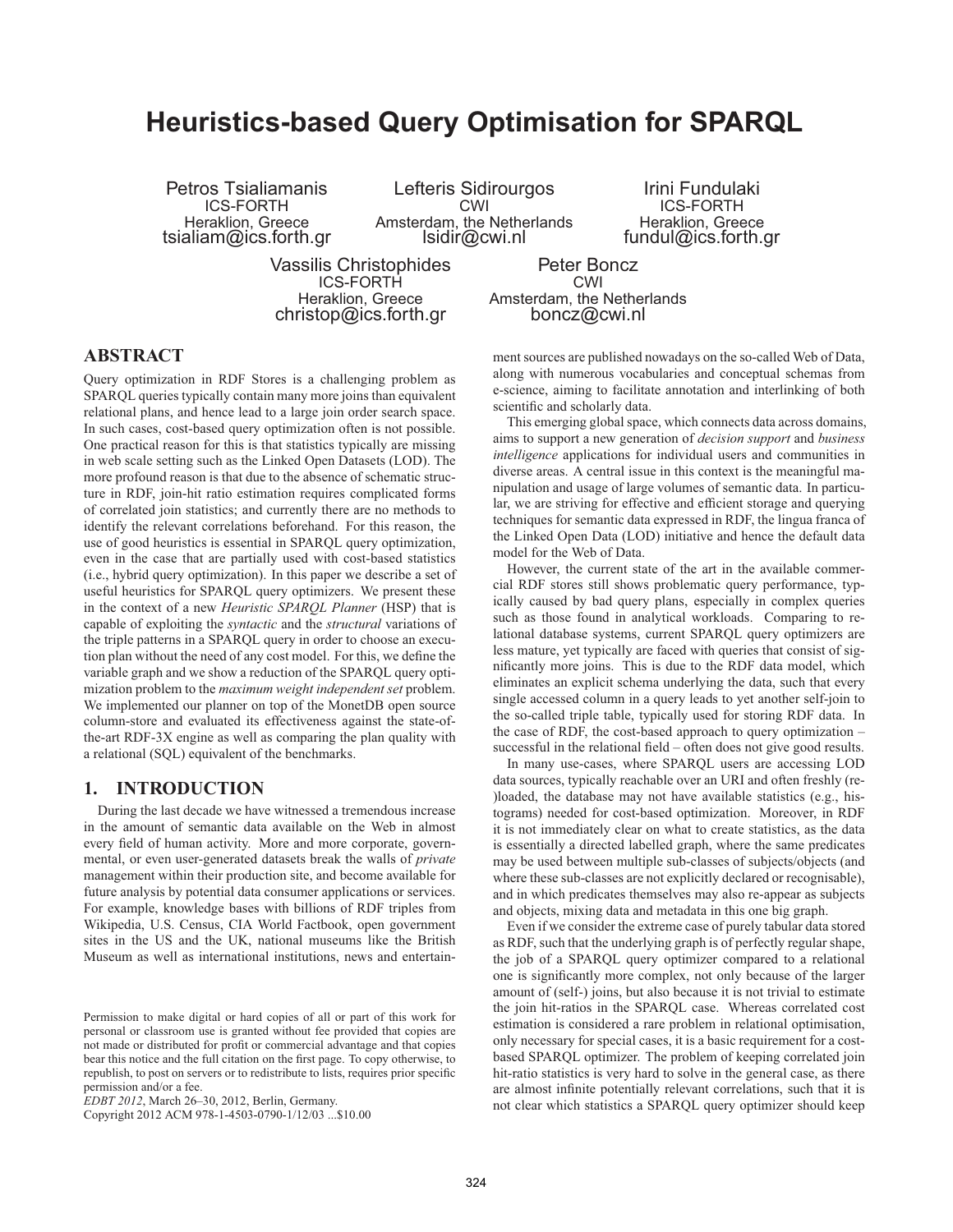and search during query optimization. As a result, RDF stores, even if they rely on cost-based statistics for certain kinds of predicates (such as selections, or certain well-known joins) will in many other cases have to rely on *heuristics* anyway.

A different approach to solve this problem is to devise *heuristicbased* query optimization techniques without the need of any knowledge of the stored dataset. To this end, we propose the first *heuristicbased SPARQL planner (HSP)* that is capable of exploiting the syntactic and structural variations of the *triple patterns* in a SPARQL query in order to choose a near to optimal execution plan without the need of any statistics. Based solely on the syntax of a SPARQL query, we can decide which parts to evaluate first in order to quickly reduce the intermediate results. Similarly, we can decide the join order and maximize the number of merge-joins by looking at a variation of a SPARQL join graph, which we define as the SPARQL *variable graph*.

The heuristic-based optimisation techniques introduced in this work can be applied in a centralised but also in a distributed and parallel setting such as the Cloud. The main contributions of our work are:

- We propose a set of heuristics for deciding which triple patterns of a SPARQL query are more selective, thus it is in the benefit of the planner to evaluate them first in order to reduce the memory footprint during query execution. These heuristics are generic and can be used separately or complementary to each other, and also in traditional cost-based optimisers to create a hybrid planner.
- We propose the first *heuristics-based SPARQL planner (HSP)* based on these well-argued heuristics that exploit the syntactic and structural clues found in SPARQL queries. In particular, *HSP* tries to produce plans that maximise the number of merge joins, reduce intermediate results by choosing triples patterns most likely to have high selectivity, and determines the evaluation order based on the structural characteristics.
- To achieve the maximum number of merge joins, we define a new structure called SPARQL *variable graph*, which is a variation of the SPARQL join graph. We then present an original reduction of the query planning problem to the problem finding the *maximum weight independent set*. In a variable graph, nodes are query variables that are part of more than one join, and edges denote joins between these variables. The qualifying independent sets are translated to blocks of merge joins, connected between them with other types of more costly joins (e.g., hash joins) supported by the underlying engine.
- We implemented the *HSP* planner on top of an *open source columnar DBMS*, the MonetDB system [20]. We focused on the efficient implementation of *HSP* logical plans to the underlying MonetDB query execution engine, i.e., the physical algebra of MonetDB. The main challenge stems from the decomposed model of rows in a columnar database. A main difference between our plans and the plans produced by the cost-based standard SQL optimiser of MonetDB is that we produce *bushy* rather than *left-deep* query plans to facilitate the idiosyncrasies of SPARQL query plans.
- We have experimentally evaluated *the quality* and *execution time* of the plans produced by *HSP* with the state-of-theart cost-based dynamic programming algorithm (CDP) employed by RDF-3X [22] using synthetically generated and

real RDF datasets. In all queries of our workload, HSP produces plans with the *same number* of *merge* and *hash* joins as CDP. Their differences lie on the selection of ordered variables, as well as the execution order of joins, which in turn affects the size of the intermediate results.

Compared to existing approaches for SPARQL query planning, HSP exhibits some original features: *a)* unlike most SQL-based SPARQL engines, such as SW-Store [3], Oracle RDF [7], Sesame [6], Virtuoso RDF [9], HSP is capable of rewriting SPARQL queries in order to exploit as much as possible the ordered triple relations, as well to impose selections and join ordering using RDF-specific heuristics, and avoids the false sense of precision of relying on purely relational cost-based methods (which fail to capture joinselection correlations prevalent in SPARQL queries); *b)* rather than relying on partial statistics on equi-selections, leaf-level joins and cached path expressions, as found in Hexastore [39], RDF-3X [22], and YARS2 [13], HSP shows how far one can get by relying *exclusively* on heuristics. Our experiments with available benchmarks, show that the query optimization results achieved by HSP are comparable with the state-of-the-art, and could only get better if combined with certain cost- and statistics-based approaches that apply to RDF, as used by the latter class of systems, to construct in the future hybrid optimization strategies.

The rest of the paper is organised as follows. Section 2 discusses related work and in Section 3 we shortly present the basics of RDF and SPARQL. In Section 4 we present the heuristics in which HSP is based on. Section 5 details the reduction to the maximum weight independent set problem for achieving the maximum number of merge joins and discusses our heuristic-based planner. In Section 6 we present our experimental findings and conclude in Section 7.

### **2. RELATED WORK**

SPARQL query processing engines can be distinguished into two broad categories: *RDF native* and *SQL-based* ones. The former propose main-memory resident indexes for RDF triples which are employed during SPARQL processing (mostly for evaluating selections), whereas the latter store RDF data either in a large triple table (*spo*) or in smaller property tables (e.g., *so*) [34] and rely on the optimization techniques of the underlying DBMS to efficiently evaluate SPARQL queries. The majority of the systems replace constants (i.e., URIs and literals) appearing in RDF triples by identifiers using a mapping dictionary to avoid processing long strings.

YARS2 [13] is a native RDF processing system that builds in main memory a set of six sparse indexes on a subset of the combinations of RDF triple components. It also uses a keyword index to support efficient lookups of RDF constants. HPRD [5] instead uses only three triple indexes *spo, po, os* implemented as B+-trees as well as a path index to accelerate the evaluation of SPARQL path queries (i.e., queries that involve long chains of triple patterns). The matching data for each path query is extracted and stored in the path index to accelerate path evaluation. Consequently, the evaluation of path queries can be translated into the problem of subsequence matching. Finally, HPRD relies on information regarding the number of occurrences of triple patterns in an RDF dataset to estimate the size of the intermediate results and decide join ordering (similar to the aggregated indexes of RDF-3X [22]). Hexastore [39] is another native RDF processing system that builds six indexes for every possible collation order of triple components in addition to the indexes *so* of property tables. In contrast to these works, we are using six sorted relations stored as regular tables in MonetDB as access paths instead of indexes. In addition, we provide a heuristic-based algorithm for deciding how these access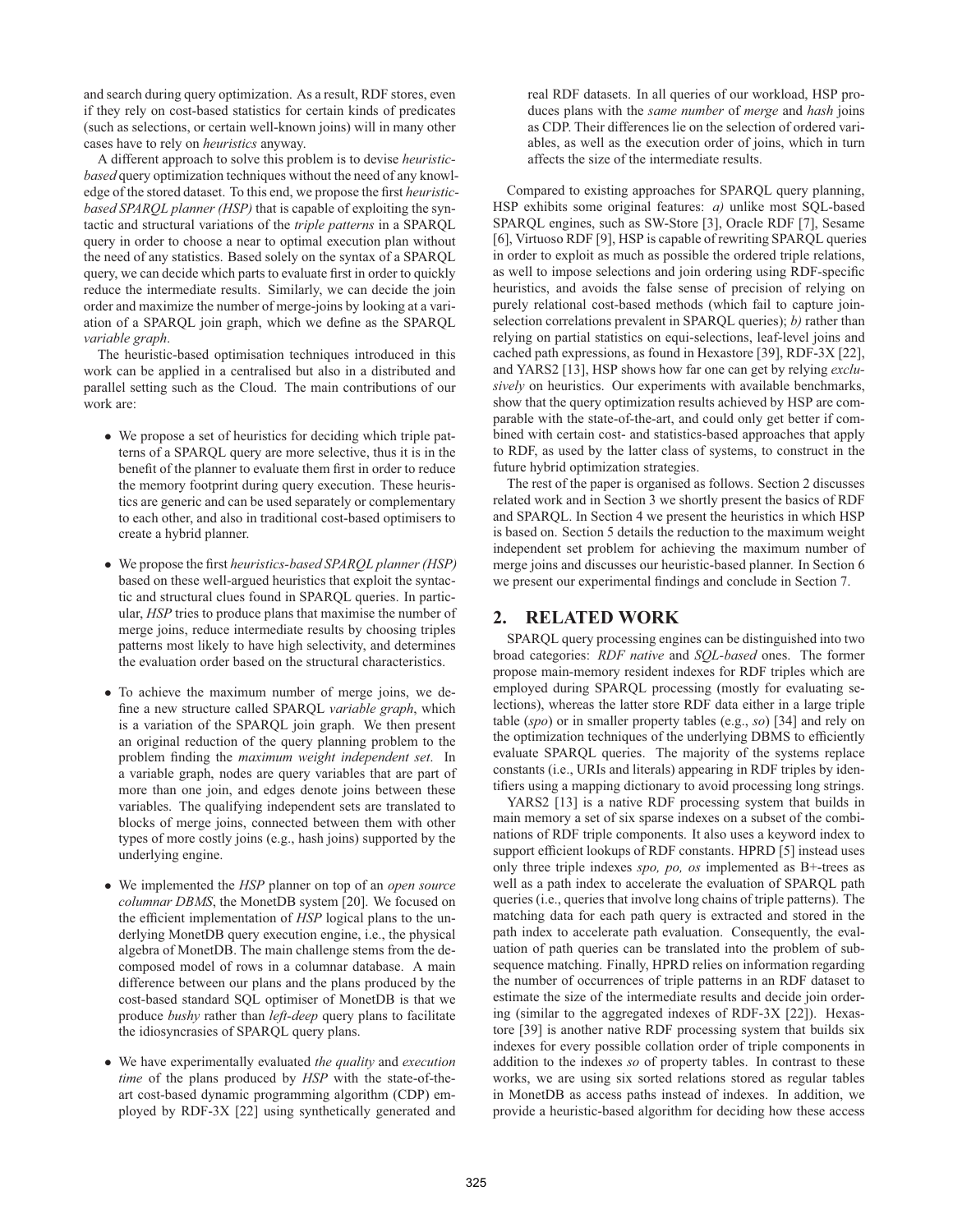paths are exploited in query plans. Structured indices proposed for RDF graphs as GRIN [36] and BitMat [4] are outside the scope of our work.

RDF-3X [22, 23, 24] is a native-RDF system that relies heavily on the use of indexes to process SPARQL queries over compressed RDF triples. In particular, triples are compressed by lexicographically sorting them and storing only the changes between them. RDF-3X builds a *clustered* B+tree index with composite keys over every possible collation order of triple components. Furthermore, RDF-3X uses *aggregated indexes* for each of the three possible pairs of triple components and in each collation order (*sp*, *so*, *ps* etc.). Each index stores the two columns of a triple on which it is defined and an aggregated count that denotes the number of occurrences of the pair in the set of triples. Aggregated indexes that are organized in B+-trees, are much smaller than the full-triple indexes and are used to avoid decompressing duplicate triples in the final query results. In addition, RDF-3X builds all three onevalue indexes that hold for every RDF constant the number of its occurrences in the dataset. Finally, it builds indexes on frequently occurring data paths that store exact join statistics for them. All the above indexes are exploited for query optimization. Despite the exhaustive indexing employed by RDF-3X, the size of the indexes does not exceed the size of the dataset thanks to the compression scheme. Query processing relies mostly on merge joins over the sorted indexes discussed previously. The query optimizer of RDF-3X (*CDP*) uses dynamic programming for the enumeration of plans. It relies on a cost model to estimate the number of intermediate results based on statistics. This information is used by the planner to decide the join order and algorithms to be used for join evaluation. In contrast, our heuristic-based SPARQL planner (*HSP*) produces plans with the same number of merge and hash joins using solely the heuristics described in Section 4. It is worth also noticing that unlike traditional SQL optimizers (featuring leftdeep plans), both CDP and HSP produce bushy plans capable of executing the maximum number of identified merge joins. Finally, the work by Neumann et. al [22] extends RDF-3X by exploring sideways information passing run-time optimization techniques for scalable RDF query processing.

Hartig et. al. [14] discuss a SPARQL query graph model (SQGM) and a set of operators to model the SPARQL operations (join, union etc.). The work focuses mostly on how SPARQL queries are rewritten into SQGM ones. Similarly, Stocker et. al. [32] propose standard relational algebraic rewritings for SPARQL queries. Finally, Schmidt et al. [30] study the set of equivalences over the SPARQL algebra as well as well known to relational algebra rewriting rules. Moreover, this work proposes an approach to semantic query optimization, based on the classical chase algorithm that is orthogonal to the problem we are tackling in this work. None of the above works discusses how query plans (i.e., join orders and join variables) are found as we do in our work. In the work by Vidal et. al. [38] RDF triples are stored in a large triple table and a set of physical operators are proposed for efficiently implementing starshaped queries. In this work, a randomized cost-based optimization strategy is adopted to determine the most cost-effective plan among a set of execution plans of any shape (bushy, left deep etc.). The cost-based optimizer uses statistics about the size of properties, and the selectivity of subjects and objects to determine the most prominent star-shaped joins. In our work, we are able to produce near to optimal plans without the use of any statistics, and we rely on the physical operators of MonetDB for evaluating the resulting query plans. Husain et. al. [15] discuss RDF query optimization in the cloud. The objective is to produce plans that mimimize the number of *jobs*. For this, the authors try to group together in a job as many

joins as possible per join variable by employing the *early elimination heuristic*. We follow a similar approach in which we try to maximize the number of merge joins by grouping together the triple patterns that share a common variable. The ordering of joins for a specific job is chosen with the use of statistics whereas in our work the identification of join orders is done using only heuristics.

*SQL-based* SPARQL systems [2, 3, 7, 18] store RDF triples in large triple table [7, 18] or in property tables [2, 3]. Contrary to our work where we use a large triple table, SW-Store [2, 3] uses vertical partitioning to store RDF triples in the C-Store [33] column store database. Standard indexes on the *s* and *o* columns of property tables are implemented as *ordered* columns. SPARQL queries are translated into their equivalent SQL ones and query optimization is taken care by the C-store engine. In the work by Chong et. al. [7] RDF triples are stored in a giant triple table in Oracle DBMS [25]. Materialized join views on the triple table, and *so* materialized join views are built to speed up query processing. SPARQL queries are translated into SQL ones that employ the RDF\_MATCH table function to evaluate the joins. This table function uses the materialized join views and Oracle's query optimization techniques for efficient query processing. Virtuoso [10] follows a similar approach to the previous one for the storage of RDF triples and the translation of SPARQL queries into their equivalent SQL ones. Lu et. al. [18] store RDF triples in a large triple table in DB2. SPARQL queries are translated into SQL ones in a form that allows them to be directly included as sub-queries of other SQL queries. Despite the elaborate cost-based query optimization techniques, commercial SQL optimizers are based on cost models that do not work well for RDF. This is due to the absence of a logical schema, which along with integrity constraints could be used to devise plans that would efficiently evaluate a very large number of self-joins. A standard relational optimizer can estimate only the cost of scan operators but does not have any information related to join patterns that appear in SPARQL queries. Stocker et. al. [32], Neumann et. al [23, 21] discuss cardinality estimation techniques for RDF data that could be used to enhance existing SQL optimizers for supporting efficient SPARQL processing. In our work we tackle this issue by proposing a number of *RDF-specific heuristics* rather than *RDF-specific statistics* embedded in relational optimizers which are expensive to build and maintain, especially for large scale and evolving RDF datasets.

### **3. RDF AND SPARQL**

The Resource Description Framework (RDF) [19], a W3C recommendation, is used for representing information about Web resources. It enables the encoding, exchange, and reuse of structured data, while it provides the means for publishing both humanreadable and machine-processable vocabularies. It is used in a variety of application areas, such as the Linked Data initiative [17]. Its aim is to connect different data sources on the Web, and it has become very popular by exposing many data sets using RDF. DBpedia, BBC music information [16], and government datasets are only few examples of the constantly increasing Linked Data Cloud.

RDF is based on a simple data model that makes it easy for applications to process Web data. In RDF everything we wish to describe is a *resource*. A resource may be a person or an institution, or the relation a person has with that institution. A resource is uniquely identified by its Universal Resource Identifier (URI). The building block of the RDF data model is a *triple*. A triple is of the form *(subject, predicate, object)* where the *predicate (p)* (also called *property*) denotes the relationship between *subject (s)* and *object (o)*. An RDF *graph* is a set of triples. The nodes of such a graph represent the subjects and objects, while the labeled edges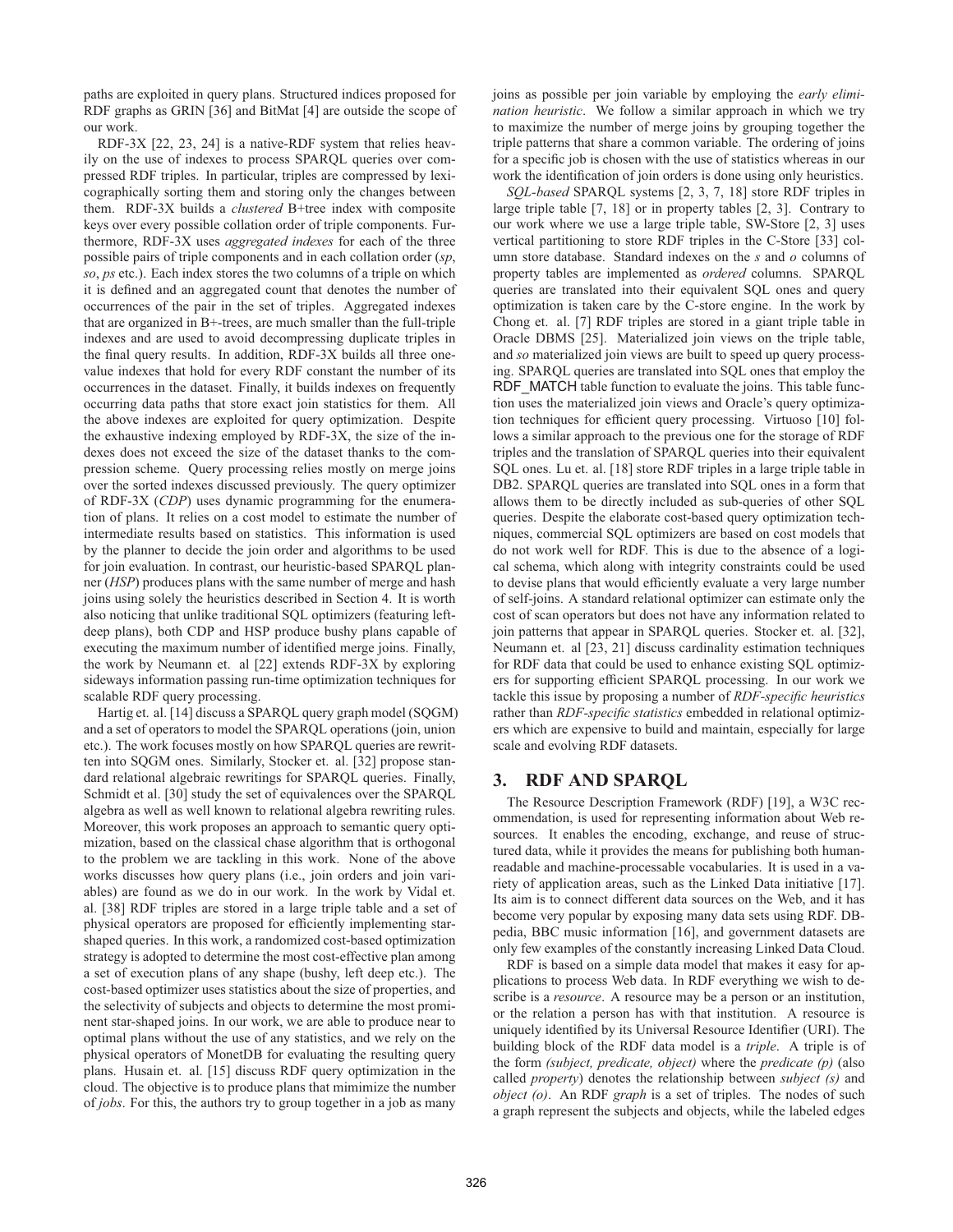the predicates. We give the following definition.

DEFINITION 1. *An RDF triple (subject, predicate, object) is any element of the set*  $\mathcal{T} = \mathbb{U} \times \mathbb{U} \times (\mathbb{U} \cup \mathbb{L})$ *, where*  $\mathbb{U}$  *and*  $\mathbb{L}$ *are disjoint,* U *is the set of URIs, and* L *the set of literals. A set of RDF triples is called an RDF* graph*.*

An example of a set of triples is shown in Table 1. These triples are part of the  $SP<sup>2</sup>Bench SPARQL benchmark dataset$  [29].

SPARQL [27] is the official W3C recommendation for querying RDF graphs. SPARQL is based on the concept of matching *graph patterns*. The simplest ones are called *triple patterns*, and they resemble an RDF triple, but they may have a variable in any of the subject, predicate, or object positions. A query that contains a conjunction of triple patterns is called *basic graph pattern*. A basic graph pattern matches a subgraph of the RDF graph when variables of the graph pattern can be substituted with RDF constants (URI's and literals) in the graph. In order to define formally a triple pattern, in addition to the sets U and L we define an infinite set V of variables.

DEFINITION 2. *A SPARQL triple pattern is any element of the*  $set$   $\mathcal{TP}$  = ( $\mathbb{U} \cup \mathbb{V}$ ) × ( $\mathbb{U} \cup \mathbb{V}$ ) × ( $\mathbb{U} \cup \mathbb{L} \cup \mathbb{V}$ )*, where*  $\mathbb{V}$  *is the set of variables.*

A SPARQL graph pattern is defined recursively as follows:

- A triple pattern  $P$  is the simplest graph pattern.
- If  $P_1$  and  $P_2$  are triples patterns, then expressions  $P_1$ .  $P_2$ ,  $P_1$  OPTIONAL  $P_2$ , and  $P_1$  UNION  $P_2$  are graph patterns.
- If  $P$  is a graph pattern and  $C$  is a SPARQL built-in condition, then the expression  $P$  FILTER  $C$  is a graph pattern.

The SPARQL syntax follows the SQL select-from-where paradigm. The SELECT clause specifies the variables that should appear in the query results. Each variable in SPARQL is prefixed with character ?. The graph patterns of the query are defined with the WHERE clause. Finally, a FILTER expression specifies explicitly a condition on query variables. For example, the following SPARQL query asks for the year and the journal with title "Journal 1 (1940)" that was revised in "1942".

```
SELECT ?yr,?jrnl
WHERE \{?irnl rdf:type bench:Journal.
        ?jrnl dc:title "Journal 1 (1940)".
        ?irnl dcterms:issued ?vr.
        ?jrnl dcterms:revised ?rev.
        FILTER (?rev="1942") }
```
To simplify our study and presentation of our algorithms, we relax the notation and the definition of the SPARQL queries and restrict them to only *join queries*. Our simplification serves our purposes since the join and selection operations are paramount, due to their cost, to query optimisation.

DEFINITION 3. *A SPARQL* join query *is defined as a set of* k *triples patterns*  $Q = \{tp_0, \ldots, tp_k\}.$ 

Such a SPARQL join query has the simpler form:

SELECT  $?u_1, ?u_2, \ldots$ WHERE  ${tp_1.tp_2.tp_3...}$ 

where  $?u_1, ?u_2, \ldots$  are variables,  $tp_1, tp_2, \ldots$  are triple patterns as defined in Definition 3, and '.' is the join operator of SPARQL. In such a join query, a variable  $?u$  that appears in many triple patterns  $tp_1, tp_2, \ldots$  implies a join between these triple patterns. The set of variables that appear in the SELECT clause are called the *projection* variables and are part of the answer of the query.

The answer of a SPARQL query with a SELECT clause is a set of *mappings*, where a mapping (i.e., the SPARQL analog of the relational *valuation*) is a set of pairs of the form *(variable, value)*. For example, the result of the evaluation of the previous query example over the set of RDF triples in Table 1 is the following mapping:

{(?yr, "1940"), (?jrnl, sp2bench:Journal1/1940)}

## **4. OPTIMIZATION HEURISTICS**

Due to the fine-grained nature of RDF data – where a triple is just a narrow tuple with three attributes – SPARQL queries involve a large number of joins. Such joins dominate the query execution time. In addition, RDF data does not come with schema or integrity constraints, therefore, a query optimiser cannot take advantage of such information to produce an efficient query plan. Another approach for query optimization is needed, one based on the observation that the syntactical form of a SPARQL query reveals information about the data to be accessed. We advocate the use of heuristics to determine the query execution plan, instead of maintaining costly statistics for the stored data. Due to the highly distributed, volatile, and ever-changing nature of semantic data, a cost-based optimizer is likely to under-perform more often because of outdated statistics.

A SPARQL join query consists of numerous costly joins. The first and foremost important goal is to maximise the number of merge joins in the query plan. A merge join in this context is most commonly a sort-merge join, or any other join that takes advantage of the existence of an index. In the next section we present our approach to achieve this goal. An equally important goal is to minimize intermediate results in order to minimize the memory footprint during query execution. This is achieved by choosing the most selective triple patterns to evaluate first. Traditionally, deciding which triple patterns are more selective relies on statistics. Here, we have compiled a set of heuristics, based on the syntactical form of triple patterns, to determine the more selective ones.

HEURISTIC 1 *(Triple pattern order).* Given the position and the number of variables in a triple pattern we derive the following order, starting from the most selective, i.e., the one that is likely to produce less intermediate results, to the least selective.

$$
(s, p, o) \prec (s, ?, o) \prec (?, p, o) \prec (s, p, ?) \prec
$$
  

$$
\prec (?, ?, o) \prec (s, ?, ?) \prec (?, p, ?) \prec (?, ?, ?)
$$

The above ordering is based on the observation that given a subject and an object there are only very few, if not only one, properties that can satisfy the triple pattern. Similarly, it is very rare that a combination of a subject and property has more than one object value. In the same line of thinking we derive the rest of the orders. There can only be few subjects that have the same value for a property, while there are more many subjects with the same property no matter the object value. Finally, if a query pattern has 2 variables, then objects are more selective than subjects, and subjects more selective than properties. An exception to this rule is when the property has the value  $\text{rdf:type}$ , since that is a very common property and thus these triples should not be considered as selective.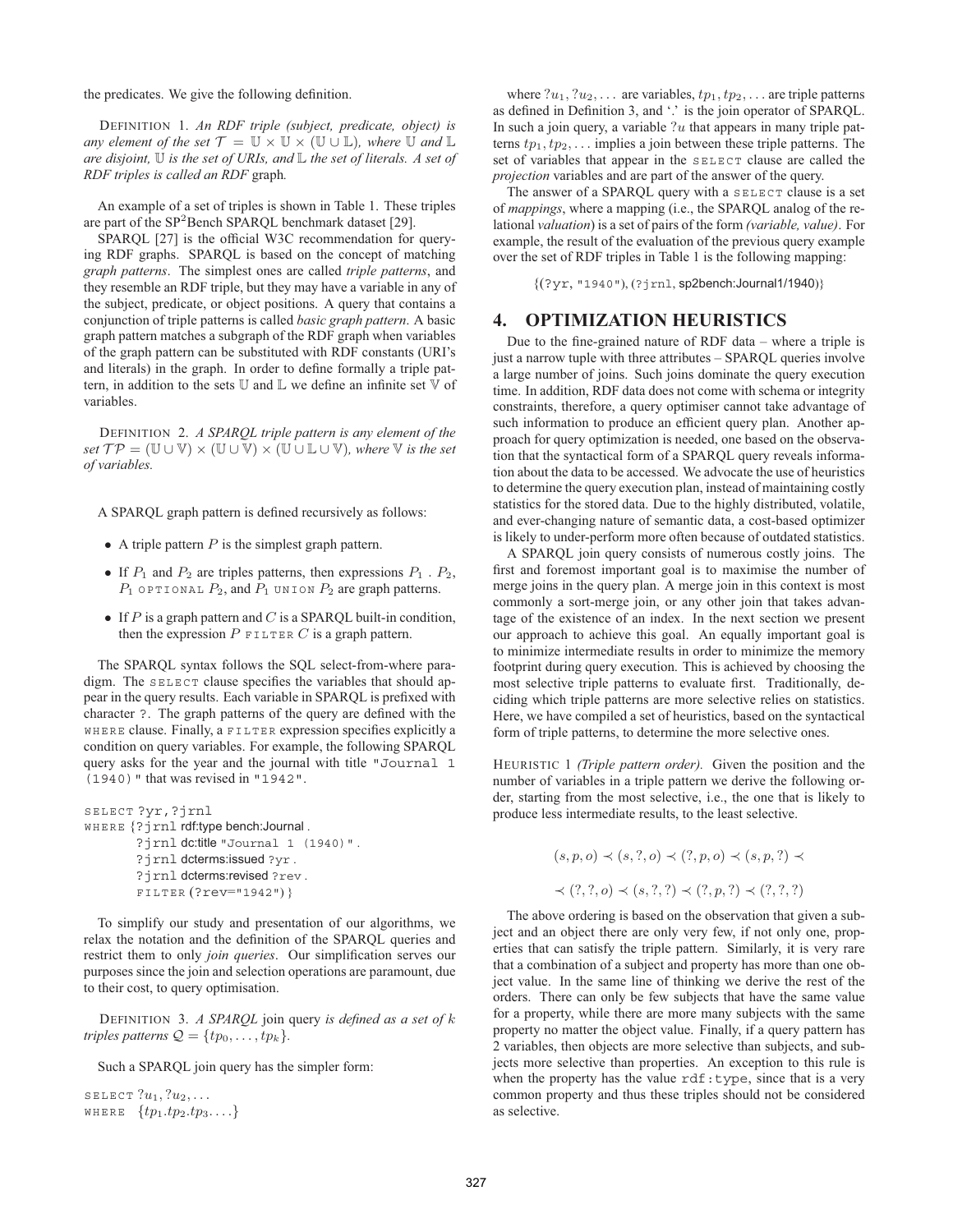|            | subject $(s)$         | predicate(p)   | object(0)                     |
|------------|-----------------------|----------------|-------------------------------|
| $t_1$ :    | sp2b:Journal1/1940    | rdf:type       | sp2b:Journal                  |
| $t_2$ :    | sp2b:Inproceeding17   | rdf:type       | sp2b:Inproceedings            |
| $t_3$ :    | sp2b:Proceeding1/1954 | dcterms:issued | "1954"                        |
| $t_4$ :    | sp2b:Journal1/1952    | dc:title       | "Journal 1 (1952)"            |
| $t_{5}$ :  | sp2b:Journal1/1941    | rdf:type       | sp2b:Journal                  |
| $t_6$ :    | sp2b:Article9         | rdf:type       | sp2b:Article                  |
| $t_7$ :    | sp2b:Inproceeding40   | dc:terms       | "1950"                        |
| $t_8$ :    | sp2b:Inproceeding40   | rdf:type       | sp2bInproceedings             |
| $t_9$ :    | sp2b:Journal1/1941    | dc:title       | "Journal 1 (1941)"            |
| $t_{10}$ : | sp2b:Journal1/1942    | rdf:type       | sp2bJournal                   |
| $t_{11}$ : | sp2b:Journal1/1940    | dc:title       | "Journal 1 (1940)"            |
| $t_{12}$ : | sp2b:Inproceeding40   | foaf:homepage  | "http://www.dielectrics.tld/" |
| $t_{13}$ : | sp2b:Journal1/1940    | dcterms:issued | "1940"                        |

**Table 1: A set of RDF triples from the SP**<sup>2</sup>**Bench Dataset**

HEURISTIC 2 *(Distinct position of joins).* The different positions in which the same variable appears in a set of triple patterns captures the number of different joins this variable participates in. A variable that appears always in the same position in all triple patterns, for example as subject, entails many self joins with low selectivity. On the other hand, if it appears both as object and property, chances are the join result will be smaller. The following precedence relation captures this preference:

$$
p \bowtie o \prec s \bowtie p \prec s \bowtie o \prec o \bowtie o \prec s \bowtie s \prec p \bowtie p
$$

where  $s, p, o$  refer to the subject, property, and object position of the variable in the triple pattern. This ordering stems from our observations while studying RDF data graphs. RDF data graphs tend to be sparse with a small diameter, while there are *hub* nodes, usually subjects. As a result, query graph patterns that form linear paths are more selective.

HEURISTIC 3 *(Triples with most literals/URIs).* This heuristic is a special subcase of HEURISTIC 1 but can be used independently. Triple patterns that have the most number of literals and URIs – or symmetrically less variables – are more selective. This heuristic is similar to the bound as easier heuristic of relational query processing [37], according to which, the more bound components a triple pattern has, the more selective it will be.

HEURISTIC 4 *(Triples with literals in the object).* An object of a triple pattern may be a literal or a URI. In such case, a literal is more selective than a URI. This is true for RDF data because in many cases if a URI is used as an object, it is used by many triples.

HEURISTIC 5 *(Triple patterns with less projections).* This heuristic allows us to consider as late as possible the triple patterns that contain projection variables. In the case in which the compared sets of triple patterns have the same set of projection variables, we prefer the set with the maximum number of unused variables that are not projection variables.

The above heuristics can be used in combination or separately for determining the order in which triple patterns should be evaluated, and thus achieving smaller intermediate results. These heuristics are suitable for different planning approaches, such as distributed environment, or hybrid optimizers where a cost model and heuristics work together. In the next section we show how these heuristics can be employed in our heuristic SPARQL planner for choosing the best set of triple patterns to consider for merge joins.

### **5. HEURISTIC-BASED SPARQL PLANNER**

Our main objective is to produce query plans with the *maximum number of merge joins*. Merge joins make use of the ordering of the joining attributes to achieve better execution times. In this work we assume that the RDF data are stored in a triple table, and that all possible ordering combinations are also present. This is a common tactic in state-of-the-art RDF storing solutions [9, 31]. We refer to these six orderings as *spo, sop, ops, osp, pos, pso*. Other systems use clustered B-trees [22], or vertical partitioning [2]. However, the design of our planner is such that it is easy to adjust to these different approaches for storing RDF data. The commonality is that they all provide various *access paths* to the stored data, that is they provide different ways to fast access data through indexes.

We reduce the problem of maximising the total number of merge joins to the problem of finding the *maximum weight independent sets* in an RDF *variable graph*. In graph theory, an *independent set* is a set of vertices, no two of which share an edge [12]. If each vertex of a graph G is assigned a positive integer (the weight of the vertex) the *maximum weight independent set problem* consists in finding independent sets of maximum total weight, which is an NP-hard problem in general [11] and remains NP-hard even under restrictions in the forms of graphs. However, the *variable graph* is much smaller, and with better structural properties, than an RDF join graph, and thus an independent set can be easily found in a few milliseconds in modern hardware.

Intuitively the reduction to the maximum weight independent set is equivalent to finding the largest groups of triple patterns that can be merge-joined on the same variable. The reduction is done by modelling the query as a *variable graph* where i) nodes in the graph are the variables that appear in the triple patterns of a SPARQL graph, *ii*) two nodes are connected if and only if they belong to the same triple pattern, and iii) a node has a weight, which is the number of the triple patterns the corresponding variable appears in. Consequently, the nodes in the *variable graph* that are returned as part of an independent set, are the variables that are evaluated with merge joins.

More formally, a *variable graph* is defined as follows.

DEFINITION 4. *Let* Q *be a set of triple patterns of a SPARQL join query as defined in* DEFINITION 3. The variable graph  $G(Q)$ *is a weighted graph*  $G(Q) = (V, E, \beta)$  *where V is the set of nodes,*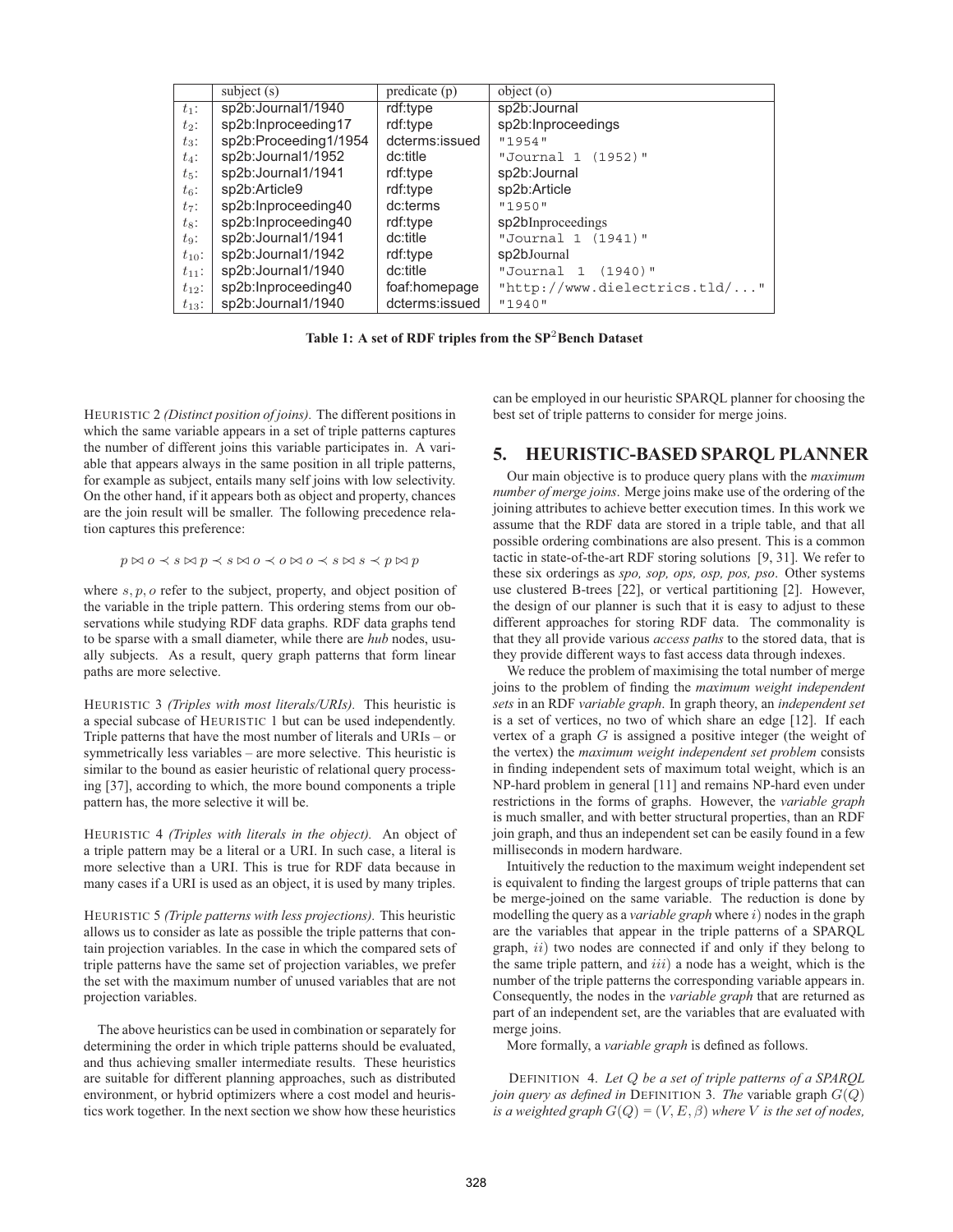**Input**: SPARQL join query Q **Output**: mapping  $M : \mathcal{TP} \rightarrow (V, \mathcal{P})$  $C \leftarrow \emptyset$ , *a set of candidate variables*;  $T \leftarrow Q$ , *a set of triple patterns*; **while**  $(T \neq \emptyset)$  **do**  $\mathcal{I} \leftarrow \emptyset$ , *a set of sets of variables*;  $S \leftarrow \emptyset$ , *a set of variables*; **Let** G(T) *be the variable graph constructed from the set of triple patterns in* T; *determine all Maximum Independent Sets*;  $\mathcal{I} \leftarrow$  MaxIndepentendSets $(G(T));$ **if**  $(|\mathcal{I}| > 1)$  **then**  $\mathcal{I} \leftarrow$  apply HEURISTIC 3 in  $\mathcal{I}$ ; **if**  $(|\mathcal{I}| > 1)$  **then**  $\mathcal{I} \leftarrow$  apply HEURISTIC 4 in  $\mathcal{I}$ ; **if**  $(|\mathcal{I}| > 1)$  **then**  $\mathcal{I} \leftarrow$  apply HEURISTIC 2 in  $\mathcal{I}$ ; **if**  $(|\mathcal{I}| > 1)$  **then**  $\vert \mathcal{I} \leftarrow$  apply HEURISTIC 5 in  $\mathcal{I}$ ; **end end end end**  $S \leftarrow$  RandomChooseOne $(\mathcal{I});$  $C \leftarrow C \cup S;$ *remove triple patterns from* T *that are covered by a variable in* S;  $T = T \setminus \{tp \mid T, vars(tp) \cap S \neq \emptyset\};$ **end forall the**  $(c \in C)$  **do** *Pick all triple patterns that have variable* c  $T \leftarrow \{tp \in \mathcal{Q} | c \in vars(tp), tp \notin \mathcal{M}.keys\};$ **forall the**  $(tp \in T)$  **do** AssignOrderedRelation $(M, tp, c)$ ; **end end** *Assign to the remaining triple patterns an ordered relation*; **forall the**  $(tp \in Q, tp \notin M.keys)$  **do** | AssignOrderedRelation $(M, tp, nil);$ 

**end**

#### **Algorithm 1:** HSP

 $E \subseteq V \times V$  *is the set of edges, and*  $\beta : V \to \mathbb{N}$  *is a weight function.*

The weight function  $\beta$  assigns to each node v of the variable graph a weight equal to the number of triple patterns that  $v$  appears in. The weight of the variable minus 1 captures the number of joins this variable participates in.



**Figure 1: An example variable graph**

Figure 1 shows the variable graph of the SPARQL join query example presented in section 3. There are 3 variables, namely ?jnrl, ?yr, and ?rev. Variable ?jnrl is present in four triple patterns, hence it weight is 4, while the other two have a weight of 1. There are two edges connecting ?jnrl with ?yr and ?rev, since they appear in triples together, but no edge between ?yr and ?rev since there is no triple containing both.

Notice that the *variable graph* is different than the RDF join graph. First, each variable in the variable graph appears only once, while in the join graph it will appear as many times as the joins it participates in. Second, the edges correspond to the triples and not to the join relationships. As a result, many joins of one variable collapse to only one node in the *variable graph*. For finding the maximum maximum weight independent sets of the *variable graph*, only the nodes that have weight greater than 2 will be considered, since only those are part of more than one join. For example, the *variable graph* of Figure 1 is trimmed down to only one node, namely ?jnrl, since the weight of both ?yr and ?rev is 1. Consequently, the *variable graph* is much smaller than a join graph, and often much simpler to find the maximum weighted independent sets, despite the hardness of the problem. We demonstrate this also with our experimental evaluation in Section 6.

Next, we present the algorithm that implements the *Heuristic SPARQL Planner (HSP)* for deciding the merge joins and the ordered relations (i.e., access paths) that will be used to evaluate the query triple patterns.

Algorithm 1 depicts the *HSP* procedure in pseudo-code. HSP accepts as input a SPARQL join query  $Q$ , and returns a map  $M$ , where each triple pattern of  $Q$  is mapped to an ordered relation and the variable that will be part of a merge join, or nil if there is no join. HSP first calls function MaxIndepentendSets() [26] to determine all maximum weighted independent sets of the variable graph  $G(T)$  and stores them in  $\mathcal I$ .  $\mathcal I$  is a collection of all maximum independent sets returned by function MaxIndepentendSets(). From all the possible candidates we have to choose one. Next, the HSP algorithm applies heuristics 3, 4, 2, and 5 in order to choose from all the different sets in  $\mathcal I$  the one that is more selective, i.e., the one that produces the smallest intermediate results according to the heuristics presented in the previous section. If there are more than one sets left in  $\mathcal I$  after the application of the heuristics, one set is picked randomly. Next, the triple patterns of Q that are used, i.e., are covered by a variable in the picked independent set, are removed from Q and the process is repeated for the remaining triple patterns in Q, until all triple patterns are covered.

The next step of the HSP algorithm determines which ordered relations should be accessed for each triple pattern according to HEURISTIC 1. For each variable that is part of the selected independent set, and for all triples that contain this variable, function AssignOrderedRelation() determines the correct ordered relation and updates the mapping structure M.

Function AssignOrderedRelation() is shown in Algorithm 2. The input arguments are  $i)$  the map structure  $M$  that stores the ordered relation and the variable  $v$  to be used for each triple pattern  $tp$  of  $Q$ ,  $ii)$  the triple pattern  $tp$ , and  $iii)$  the variable v. If v is nil, then the triple pattern  $tp$  is not part of a join, but of a selection statement. Depending on the number of constants the appropriate order is chosen from the 6 available (spo, pos, pso, osp, ops, sop). We use the help function  $pos(tp, v)$  which returns either p, s, or o signifying the three possible positions, property, subject, or object, that variable  $v$  might occupy in the triple pattern  $tp$ . For example, assume the input triple pattern is of the form  $(l_1, u_1, l_2)$ , where  $l_1, l_2$  are constants and  $u_1$  a variable, and v is nil. Then the ordered relation that should be accessed for this triple pattern is  $(\text{pos}(tp, l_1), \text{pos}(tp, l_2), \text{pos}(tp, u_1)$ . Now,  $\text{pos}(tp, l_1) = s$ since  $l_1$  appears in the subject position of the triple pattern. Similarly,  $pos(tp, l_2) = o$ , and  $pos(tp, u_1) = p$ . Hence, the ordered relation of this triple pattern is *sop*.

If  $v$  is not nil, then it participates in a merge join operation, thus the ordered relation is determined by picking the one that first orders the constants – if any – and immediately after the joining vari-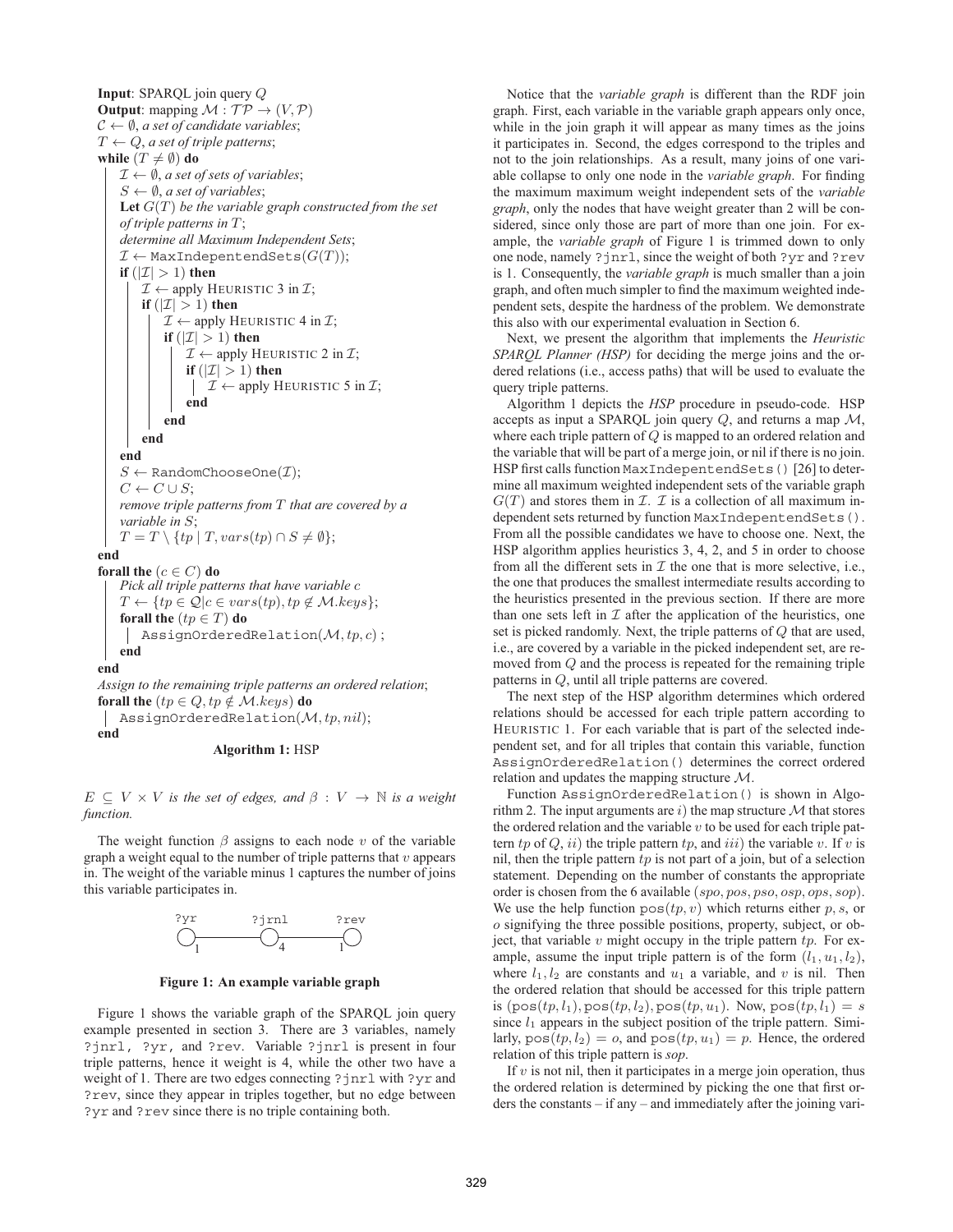```
Input: map M, triple pattern tp, variable v of tpif (v = nil) then
    if (const(tp) = 2) then
         tp has 2 constants l_1, l_2 and 1 variable u_1;
          M.\text{put}(tp \rightarrow((\text{pos}(tp, l_1), \text{pos}(tp, l_2), \text{pos}(tp, u_1)), u_1));end
    if (const(tp) = 1) then
         tp has 1 constant l_1 and 2 variable u_1, u_2;
          M.\text{put}(tp \rightarrow((\text{pos}(tp, l_1), \text{pos}(tp, u_1), \text{pos}(tp, u_2)), u_1));end
else
    if (vars(tp) = 3) then
         tp has 3 variables u_1, u_2, v;M.\text{put}(tp \rightarrow((\text{pos}(tp, v), \text{pos}(tp, u_1), \text{pos}(tp, u_2)), v));end
    if (vars(tp) = 2) then
         tp has 1 constant l_1 and 2 variables u_1, v;M.\text{put}(tp \rightarrow((\text{pos}(tp, l_1), \text{pos}(tp, v), \text{pos}(tp, u_1)), v));end
    if (vars(tp) = 1) then
         tp has 2 constant l_1, l_2 and 2 variables v;
          M.\text{put}(tp \rightarrow((\text{pos}(tp, l_1), \text{pos}(tp, u_1), \text{pos}(v, tp)), v));end
end
```
**Algorithm 2:** AssignOrderedRelation

able, and last any remaining variables. For example, if the triple pattern is of the form  $(l_1, u_1, v)$  where  $l_1$  is a constant and  $u_1, v$ variables, then since  $pos(tp, l_1) = s$ ,  $pos(tp, u_1) = p$ , and  $pos(tp, v) = o$ , the relation  $(pos(tp, l_1), pos(tp, v), pos(tp, u_1))$  $=$  sop is accessed.

After all triples are assigned an access path in the map structure M, the join order has been determined and the HSP returns. Depending the underlying engine, a logical plan is produced.

# **6. EVALUATION**

## **6.1 General Setup**

To evaluate our work, we conducted the following two experiments: *(a)* we first compared the quality of the plans produced by our *heuristic-based* SPARQL Planner (HSP) with those produced by the *cost-based dynamic programming* planner (CDP) of RDF-3X [22] and *(b)* for each SPARQL query in our workload, we compared the time needed to execute in MonetDB the HSP plan translated into MonetDB's physical algebra (MAL), as well as an SQL translation of the SPARQL query, with the time needed by RDF-3X to evaluate the CDP plan. We choose to compare with RDF-3X because it is a state-of-the-art engine that relies heavily on statistics for query planning. However, we have not implemented HSP on top of RDF-3X because first, RDF-3X is a prototype implementation with no easy to separate software stack between the planner and the execution engine, and second, because RDF-3X relies so heavily in statistics that would call for a complete overhaul to remove those features and substitute them with only heuristics.

We rely on synthetic and real datasets and their query workloads for our experimentation. For this we used  $SP<sup>2</sup>$ Bench [29] and YAGO [1].

All experiments were conducted on a Dell OptiPlex 755 desktop with CPU Intel Core 2 Quad Q6600 2.4GHz with 8MByte L2 cache, 8 GBytes of memory and running Ubuntu 11.04 2.6.38-8 generic  $x8664$ . We used MonetDB5 11.2.0 [20] and RDF-3X version 0.3.5. MonetDB was extended with the Redland Raptor 1.9.0 [28] parser to parse the RDF triples and store them as regular tables in MonetDB. Both MonetDB and RDF-3X could import the datasets in less than half an hour and run the queries in the order of seconds. We performed only warm-cache experiments for which we ran the queries 21 times without dropping caches, we ignored the time of the first (cold) run and calculated the mean of the other 20 query runs.

## **6.2 Description of Datasets and Query Workload**

In our experiments, we were able to scale  $SP<sup>2</sup>$ Bench [29] synthetic data only up to 50M triples since RDF-3X was not able to load bigger datasets<sup>1</sup>. In order to load the YAGO dataset in MonetDB we had to manually perform some modifications: we removed a number of invalid characters contained in YAGO's URIs  $(e.g., <, >, etc.)$  that the Redland Raptor parser does not accept. In addition, RDF-3X ignores the base URI and consequently cannot distinguish between URI  $\langle \text{abc} \rangle$  and literal "abc". We therefore converted all literals of the original YAGO dataset to URIs using as prefix the base URI of the corresponding RDF-XML file. By removing duplicate triples, we obtained a dataset containing 16M distinct triples. The modifications were necessary to ensure that both systems yield the same results for the same query.

Our study of datasets (for a complete report see [35]) confirmed the optimization heuristics we devised (Section 4). Regarding HEU-RISTIC 1 we observed that given a specific value for a subject and object, there are only few properties that satisfy the specific triple pattern. In addition, for given values for property and object in a triple pattern, we obtained a small number of subjects that satisfied it. Similarly, we found that it is very rare that a combination of a subject and property have more than one object value. An exception to this rule is when the property has the value rdf:type, since it is a very common property and thus these triples should not be considered as selective. The same was true for triple patterns that have specific values for their property and object components. Our findings were also verified by the study reported in [8]. In the case of HEURISTIC 2, we observed that join pattern  $p \bowtie o$  returns always zero results making it the most selective one. The same is true for join patten  $s \bowtie p$  for the SP<sup>2</sup>Bench dataset, but not for the YAGO dataset (the only dataset where a URI can appear both as the property and subject of triples). Join patten  $s \bowtie o$  returns always (significant) fewer results than the remaining join patterns (i.e., those that are specified on the same triple pattern component). More precisely, join  $p \bowtie p$  yields results that are 1 to 2 orders of magnitude larger than  $s \bowtie s$  and  $o \bowtie o$  joins making it the least selective. Comparing the last ones, the former usually produces one order of magnitude less results than the latter.

To benchmark the plans produced by HSP and CDP, we have chosen to evaluate six conjunctive queries (and variations thereof) from SP<sup>2</sup>Bench and four queries from YAGO benchmarks. Due to space limitation we do not present in detail the SPARQL syntax of all the queries we used. However, they can be found in [35] together

<sup>&</sup>lt;sup>1</sup> According to RDF-3X installation instructions, RDF-3X cannot load datasets for which the data plus intermediate query results could exceed its virtual address space.

<sup>&</sup>lt;sup>2</sup>Signifies the number of triple patterns that participate in the star join with the largest number of triples.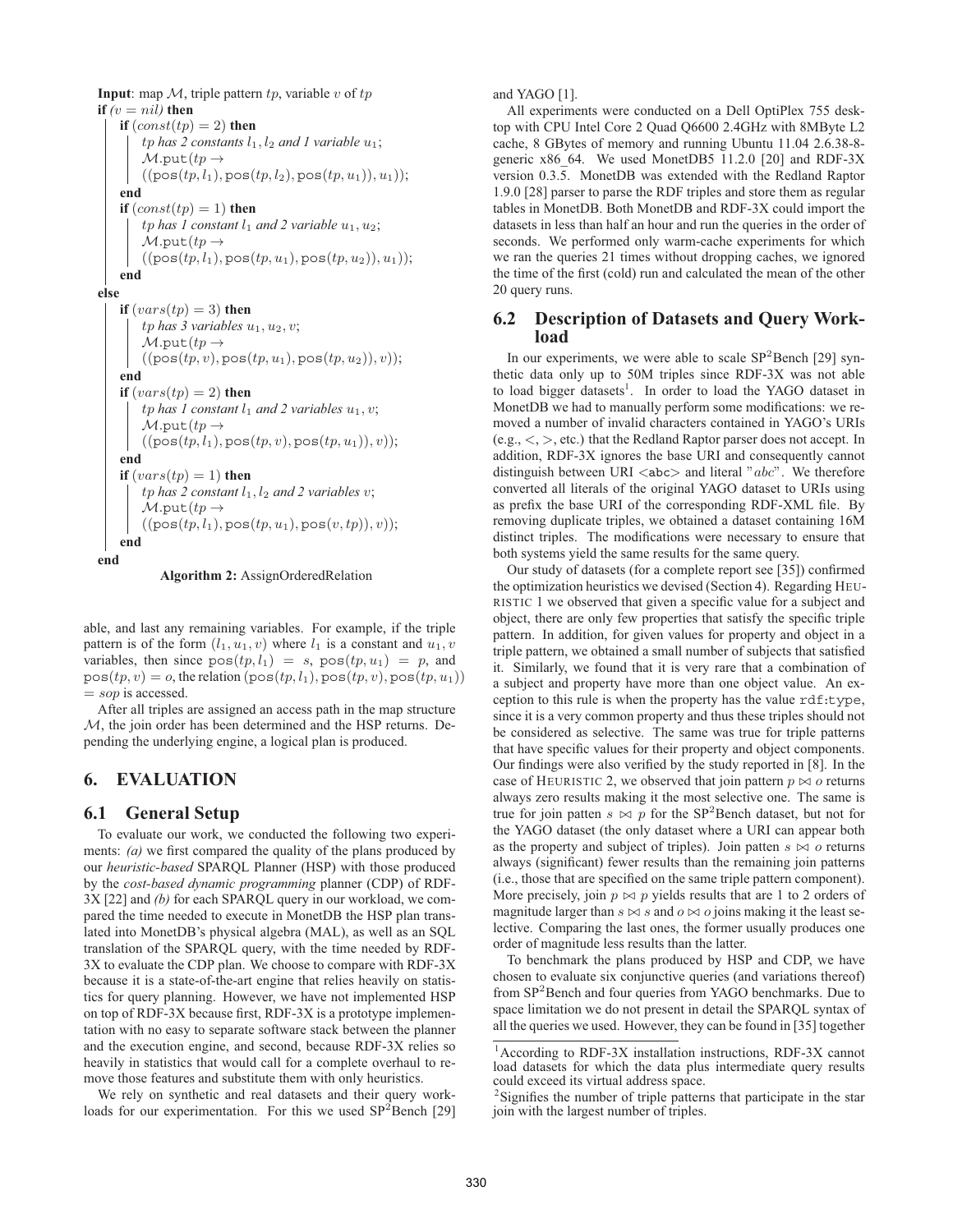| Query                             | SP1            | SP2a            | SP2b     | $SP3(a,b,c)$ <sup>2</sup> | SP4a           | SP4b           | SP5            | SP6            | Y1       | Y2             | Y 5      | $\overline{\text{Y4}}$ |
|-----------------------------------|----------------|-----------------|----------|---------------------------|----------------|----------------|----------------|----------------|----------|----------------|----------|------------------------|
| # Triple Patterns                 |                | $\overline{10}$ | 8        |                           | 6              |                |                |                | 8        | <sub>6</sub>   | 6        |                        |
| # Variables                       |                | 10              | 8        |                           |                |                |                |                | 6        | 4              |          |                        |
| <b># Projection Variables</b>     |                |                 |          |                           | 2              |                |                |                |          |                |          |                        |
| # Shared vars                     |                |                 |          |                           | 5              | 4              | 0              | $\Omega$       | 4        | $\overline{3}$ | 3        | 4                      |
| # TPs with 0 const                | 0              | $\Omega$        | $\theta$ |                           | $\theta$       | $\Omega$       | $\overline{0}$ | $\Omega$       | $\theta$ | $\theta$       | 2        | $\overline{3}$         |
| # TPs with 1 const                |                | 9               |          |                           | 4              | 3              |                | $\overline{0}$ | 6        | 3              | 2        | $\Omega$               |
| # TPs with 2 const                | ົ              |                 |          |                           | 2              | 2              | 0              |                | 2        | <sup>+</sup>   | 2        | 2                      |
| $#$ Joins                         | $\overline{2}$ | 9               |          |                           | 5              | 4              | $\overline{0}$ | $\overline{0}$ | ⇁        | $\overline{5}$ | 3        | 4                      |
| Maximum star join                 | 2              | 9               |          |                           |                | っ              | $\theta$       | $\Omega$       | 4        | ć              | 2        |                        |
| <b>Join Patterns</b>              |                |                 |          |                           |                |                |                |                |          |                |          |                        |
| $\overline{\# s} = s$             |                | 9               |          |                           | ጣ              |                | 0              | v              | 4        |                |          |                        |
| # $p = p$                         |                | 0               | U        |                           | $\overline{0}$ | 0              | $^{(1)}$       | $\theta$       | 0        | $\theta$       | 0        | 0                      |
| # $\overline{o}$ = $\overline{o}$ | $\Omega$       | $\Omega$        | $\Omega$ | $\Omega$                  |                | $\Omega$       | $\Omega$       | $\Omega$       | $\theta$ | $\Omega$       | $\Omega$ | $\Omega$               |
| # $s = p$                         |                | $\Omega$        | $\Omega$ | 0                         | $\Omega$       | $\overline{0}$ | 0              | $\overline{0}$ | $\Omega$ | $\Omega$       | $\Omega$ | $\Omega$               |
| # $s = 0$                         |                | $\overline{0}$  | 0        |                           | 2              | ᠴ              | 0              | $\overline{0}$ | 3        |                | 2        |                        |
| # $p = o$                         |                | 0               | 0        |                           | 0              |                | $\theta$       | $\Omega$       | 0        |                | 0        | 0                      |

**Table 2: Query characteristics for SP**<sup>2</sup>**Bench and YAGO**

with all relevant details. As can be seen in Table 2 these queries involve a different number of triple patterns, variables and constants featuring selections as well as different kinds of joins among them (i.e., *star-* and *chain-shaped*) on different columnar positions (i.e. *s, p, o*). Variables which are not shared among triple patterns (i.e., join variables), or appear in SPARQL projections and filters are *unused*. We consider join queries that have different *structural characteristics* (i.e., kind of joins) and queries whose triple patterns have different *syntactic* characteristics (i.e, number of constants, shared variables and their positions in the pattern).

Clearly, queries SP5 and SP6 are the simplest ones, featuring selections with a different number of results. From the remaining ones involving joins, queries SP2a and SP2b of SP<sup>2</sup>Bench contain a single large star query and their triple patterns are mostly syntactically similar (i.e., their constants are found in the same position) while YAGO queries Y1 and Y2 follow. Both contain medium starjoins with triple patterns that exhibit significant syntactical similarities. The remaining queries do not contain large stars, or in the case in which they do, the involved triple patterns exhibit syntactical dissimilarities.

In general our heuristics prove to be quite effective for queries whose triple patterns exhibit syntactical dissimilarities: they have different number of constants (and/or shared variables) that are found in different positions. In the following we discuss how HEU-RISTICS 1 to 4 are employed for each query in our workload.

We observed that the majority of the queries for both datasets considered  $s \bowtie s$  joins (suggesting star-shaped joins on the *subject* component of the triple pattern), followed by  $s \bowtie o$  joins. The smaller the ratio of shared variables over triple patterns, the heaviest are the star-shaped joins defined on the corresponding position of the triple pattern. This is the case of queries SP2a and SP2b, followed by query Y1.

Besides join algorithms and variables on which merge joins are performed (sorted variables), to compare the quality of the plans produced by HSP and CDP, we also estimated their cost using the cost model of RDF-3X [22]. In particular, we focus on the estimation of intermediate results of joins since the selection cost is asymptotically the same in both systems (logarithmic for binary search in MonetDB and for B+tree traversal in RDF-3X). Thus, in Table 3 we do not report the cost of simple selection queries SP5 and SP6. For the remaining join queries the costs of merge (depicted in bold face) and hash joins are estimated using the following CDP formula:

$$
\begin{array}{rcl} cost\_mergejoin(lc,lr) & = & \frac{l c + rc}{100,000} \\ cost\_hashjoin(lc,rc) & = & 300,000 + \frac{l c}{100} + \frac{rc}{10} \end{array}
$$

where  $lc$  and  $rc$  are the cardinality of two join input relations, with the *lc* being the smallest one.

#### *6.2.1 Query Plans*

As can be seen in Table 4 for all the queries of our workload, our *heuristic-based SPARQL planner* (HSP) produces plans with the same number of *merge* and *hash* joins as the ones produced by the *cost-based dynamic programming planner* (CDP) of RDF-3X without the use of statistics. Their differences lie *only* on *join ordering* and the *type* of join that will be performed on each variable. These factors essentially affect the size of the intermediate results. The sorted variables on which merge joins will be performed are chosen early on by the maximum weight independent set algorithm. HEURISTICS 1 to 4 are then employed to determine the ordered relations on which the triple patterns will be evaluated as well as the join order. HSP heuristics are proved to be quite effective in choosing a *near to optimal plan* when queries exhibit *syntactical dissimilarities* (i.e. their triple patterns feature constants and variables in different positions).

More precisely, in the case of  $SP<sup>2</sup>$ Bench queries SP1, SP3(a,b,c), SP4a, SP5, SP6 and YAGO query Y3, HSP produces exactly the same plans as CDP without using any cost-model. As a result the cost estimation of these plans is exactly the same in both systems (see Table 3). Furthermore, selections in HSP and CDP are evaluated for the same triple pattern on the *same* access path: ordered relation for HSP and full/aggregated index for CDP. For a subset of the queries and more specifically queries SP3(a,b,c) and SP6 of  $SP<sup>2</sup>$ Bench, and Y3 of YAGO, CDP uses the aggregated index  $xy$  instead of the full triple index  $xyz$ . This is due to CDP's preference to use aggregated indexes when SPARQL triple patterns contain one or more unused variables in order to keep only the useful values. With the use of aggregated indexes CDP decompresses less triples for the scan and selection operations, obtains smaller intermediate results, and hence smaller input relations for the join operations.

Queries SP3(a,b,c) and SP4a are filtering queries. Unlike CDP, HSP systematically rewrites filtering queries into an equivalent form involving only triple patterns. CDP does not perform this rewriting. Instead, it executes an expensive join followed by the evaluation of the filter (queries  $SP3(a,b,c)$ ). SP4a is a special case in which the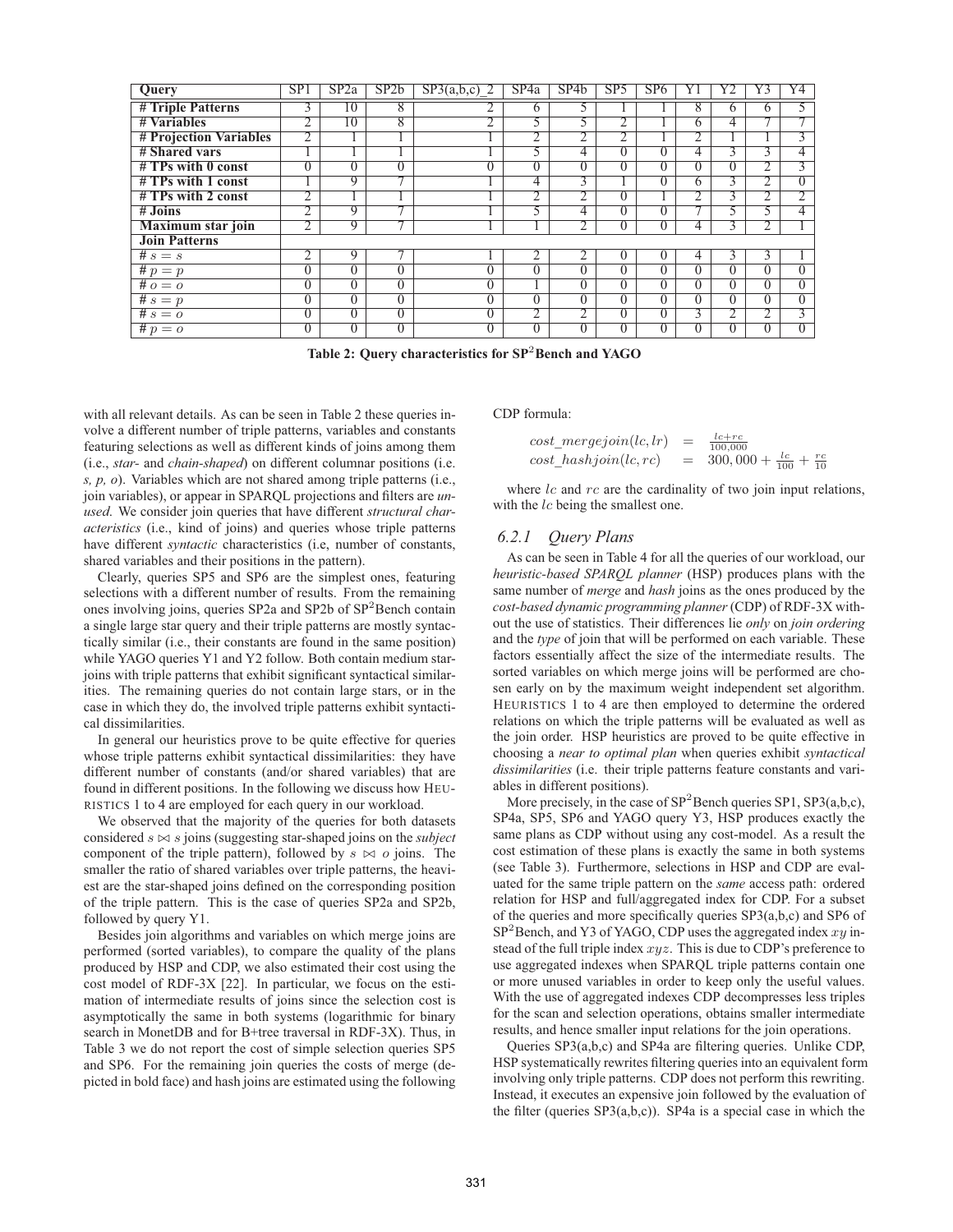|     | SP1        | SP <sub>2</sub> a | SP <sub>2</sub> b | SP3a            | SP3b | SP3c            |  | SP <sub>4</sub> a |  | SP <sub>4</sub> b |
|-----|------------|-------------------|-------------------|-----------------|------|-----------------|--|-------------------|--|-------------------|
|     |            | 873               | 830               | 487             | 100  | 105             |  | 354+953,381       |  | 264+953,381       |
| :DP |            |                   |                   |                 | 100  | 105             |  | 354+953,381       |  | $299 + 858,461$   |
|     |            |                   |                   |                 |      |                 |  |                   |  |                   |
|     | <b>HSP</b> | $12+300,054$      |                   | $1+303,579$     |      | $329 + 302,577$ |  | $327+763,749$     |  |                   |
|     |            |                   | $7+300,023$       | $1.5 + 301.614$ |      | 328+302.577     |  | $326+763,603$     |  |                   |

| Query         | SP <sub>1</sub> | SP2a     | SP2b     | $SP3(a,b,c)$ <sup>2</sup> | SP <sub>4</sub> a | SP4b     | SP <sub>5</sub> | SP <sub>6</sub> | Y1             | Y2       | Y3 | Y <sub>4</sub>                          |  |  |  |  |  |  |  |  |  |  |
|---------------|-----------------|----------|----------|---------------------------|-------------------|----------|-----------------|-----------------|----------------|----------|----|-----------------------------------------|--|--|--|--|--|--|--|--|--|--|
| <b>HSP</b>    |                 |          |          |                           |                   |          |                 |                 |                |          |    |                                         |  |  |  |  |  |  |  |  |  |  |
| Merge Joins   | ↑               | q        | ⇁        |                           | 3                 |          | 0               | O               |                |          | 4  | $\bigcirc$                              |  |  |  |  |  |  |  |  |  |  |
| Hash Joins    | $\theta$        | 0        | $\Omega$ |                           | $\bigcirc$        | ◠        | $\theta$        | $\theta$        | ◠              |          |    | $\bigcap$                               |  |  |  |  |  |  |  |  |  |  |
| Type of Plan  | LD              | LD       | LD       | LD                        | B                 | B        | LD              | LD              | B              | LD       | B  | B                                       |  |  |  |  |  |  |  |  |  |  |
| CDP           |                 |          |          |                           |                   |          |                 |                 |                |          |    |                                         |  |  |  |  |  |  |  |  |  |  |
| Mergejoin     | ↑               | q        | ⇁        |                           | ੨                 |          | 0               | 0               |                |          | 4  | $\bigcirc$                              |  |  |  |  |  |  |  |  |  |  |
| Hashjoin      | $\theta$        | 0        | $\Omega$ | $\theta$                  | $\overline{2}$    | ↑        | $\theta$        | $\theta$        | $\overline{2}$ |          |    | $\bigcap$                               |  |  |  |  |  |  |  |  |  |  |
| Type of Plan  | LD              | LD       | LD       | LD                        | B                 | B        | LD              | LD              | B              | B        | B  | B                                       |  |  |  |  |  |  |  |  |  |  |
| Similar Plans |                 | $\times$ | $\times$ |                           | $\Delta$          | $\times$ |                 |                 | $\times$       | $\times$ |    | $\times$                                |  |  |  |  |  |  |  |  |  |  |
|               |                 |          | ID.      |                           | $R \cdot$         |          |                 |                 |                |          |    | $I$ of $t$ Doon Tree<br>$B_u$ chai Tree |  |  |  |  |  |  |  |  |  |  |

#### **Table 3: The cost of HSP and CDP plans**

Lejt Deep I ree, B: Bushy I ree

**Table 4: Plan characteristics for SP**<sup>2</sup>**Bench and YAGO**

query (without the FILTER) contains a cross product. CDP recognizes the existence of the cross product at query compile time, and hence it does not produce any plan. To be able to benchmark CDP for these queries, we manually rewrote them into their equivalent form by eliminating the FILTER expressions. As reported in Table 4 HSP and CDP planners produce the same plan for queries SP3(a,b,c) comprising two selections and one merge join on the subject position of the triple patterns  $(s \bowtie s)$ . On the other hand, for the light star query SP1 of SP<sup>2</sup>bench that involves two  $s \bowtie s$ joins, HEURISTICS 3 and 4 are used to determine join ordering, as well as the ordered relations on which selections are evaluated.

```
SELECT ?p
WHERE \{?p ?ss ?c1. (tp0)
      ?p ?dd ?c2 . (tp1)
      ?c1 rdf:type wordnet_village . (tp2)
      ?c1 locatedIn ?x. (tp3)?c2 rdf:type wordnet site . (tp4)
      ?c2 locatedIn ?Y. (tp5)
      }
```
#### **Table 5: Yago Query Y3**

SP<sup>2</sup>Bench query SP4a and YAGO query Y3 are to a great extent syntactically dissimilar. SP4a contains small chain joins whereas Y3 contains small star joins (see Table 5) on variables found in different positions ( $s \bowtie s$  and  $s \bowtie o$ ). In addition, the triple patterns the join variables participate in, have different number of literals. Consequently, all our heuristics are effectively applied by HSP to produce the same bushy plan as  $CDP<sup>3</sup>$  (see Figure 2 for YAGO)



**Figure 2: HSP Plan for YAGO query Y3**

query Y3). In addition, both planners for SP4a and Y3 choose to execute the merge joins on the same variables. In the case of SP4a, and since HSP cannot estimate the number of intermediate results, it randomly selects one of the two possible choices for executing the hash joins that coincide for this query with the choices made by CDP.

The queries for which HSP fails to decide a near to optimal plan are those that contain large star joins, with triple patterns that exhibit substantial syntactic similarities and consequently HSP heuristics are not very effective. This is the case of heavy star-shaped queries such as SP2a and SP2b.

For example, SP2a and SP2b queries form a join  $s \bowtie s$  with very similar triple patterns (only HEURISTIC 3 is applied). HSP

<sup>&</sup>lt;sup>3</sup>In the query plans we write  $\bowtie_{var}^{mj}$  and  $\bowtie_{var}^{bj}$  to denote *merge* and *hash* joins respectively on variable var. We write  $\sigma_{cond}(R)$  to denote a *selection* operation with condition cond on a sorted relation (for HSP) or index (for CDP) R, and  $\pi_{vars}$  to denote a *projection* on the set of variables vars of the input relation. For readability purposes we include below each operation the number of triples

obtained by the evaluation thereof and when applicable the triple pattern concerned by the operation.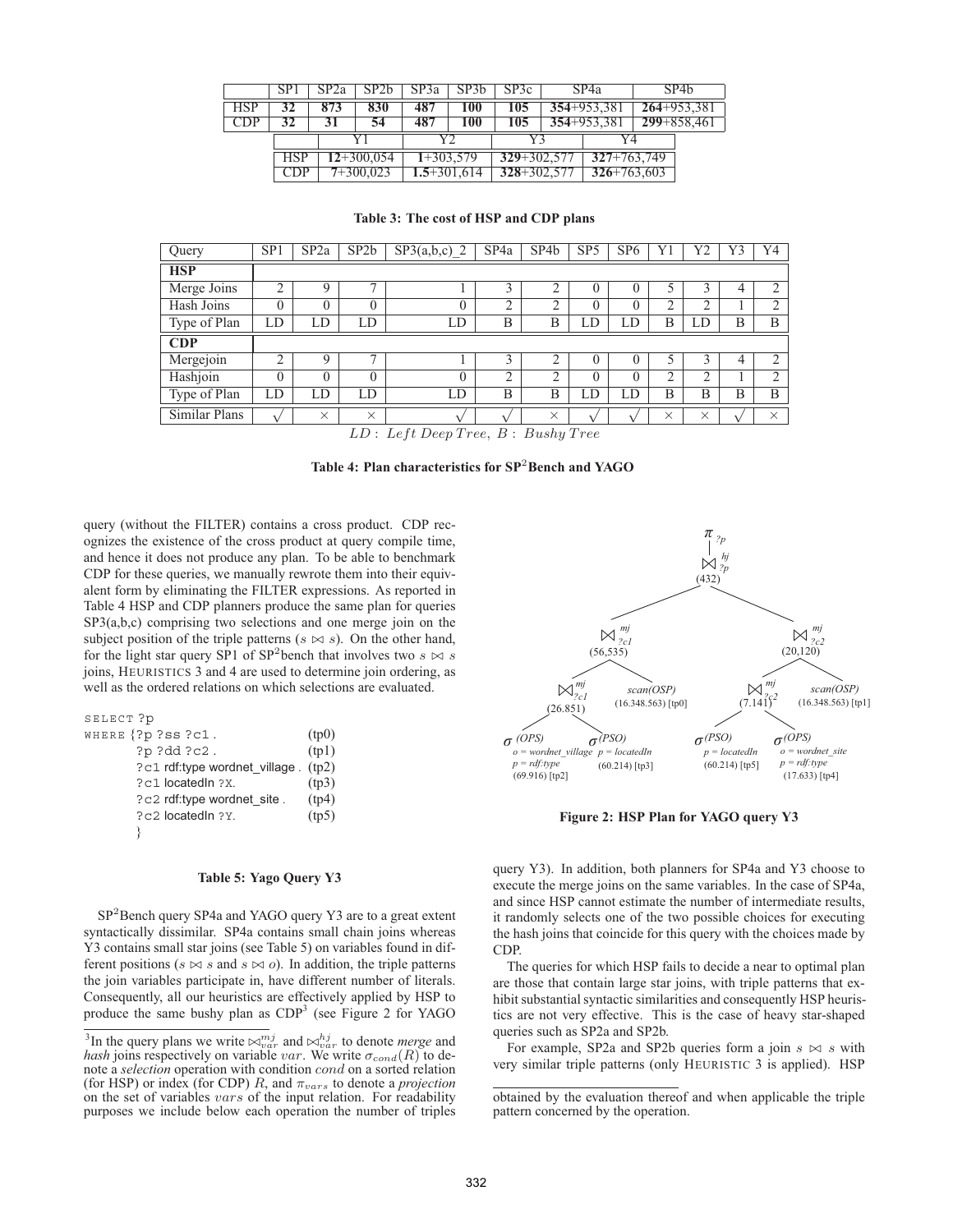|  |  | SP1   SP2a   SP2b   SP3a   SP3b   SP3c   SP4a   SP4b   SP5   SP6   Y1   Y2   Y3   Y4 |  |  |  |  |  |
|--|--|--------------------------------------------------------------------------------------|--|--|--|--|--|
|  |  |                                                                                      |  |  |  |  |  |

| Table 6: Planning time of HSP for all queries (in ms). |  |  |  |  |  |  |
|--------------------------------------------------------|--|--|--|--|--|--|
|--------------------------------------------------------|--|--|--|--|--|--|

|                    |       | SP2a        | SP2b      | SP3a              | SP <sub>3</sub> b | SP3c           | SP4a     | SP4b    | SP5  | SP6  |
|--------------------|-------|-------------|-----------|-------------------|-------------------|----------------|----------|---------|------|------|
| <b>MonetDB/HSP</b> | 19.52 | .267<br>.01 |           | 80.92             | 74                |                | 3.602.09 | .766.29 | 0.06 | 0.43 |
| <b>RDF-3X/CDP</b>  |       | 355.50      | $0.000$ . |                   | O,                | O <sup>-</sup> | .634.60  | 781.    |      |      |
| <b>MonetDB/SOL</b> | 1.92  | 3.561       | 1.103     | -82.5<br><b>Q</b> | ,61               | .4.81          |          | 1909.1. | 0.09 | 0.48 |

**Table 7: Query Execution Time (in ms) for SP2Bench Queries (Warm Runs)**



**Figure 3: HSP and CDP plans for YAGO query Y2**

 $SELECT$  ?a

| WHERE {?a rdf:type wordnet actor.      | (tp0) |
|----------------------------------------|-------|
| ?a livesln ?city.                      | (tp1) |
| ?a acted n ?m1.                        | (tp2) |
| $?m1$ rdf:type wordnet movie . $(tp3)$ |       |
| ?a directed ?m2.                       | (tp4) |
| $?m2$ rdf:type wordnet movie . (tp5)   |       |
|                                        |       |

#### **Table 9: Yago Query Y2**

correctly discovers the sorted variable on which the merge join will be performed, but chooses randomly among all possible join orders. The distinguishable characteristic for both queries is related to the size of the intermediate results that CDP uses to select the appropriate join ordering. SP4b is a complex star- and chain-shaped query for which HSP and CDP produce plans with the same number of merge and hash joins but defined on different variables. These planning decisions explain the differences in the estimated plan costs affecting more the evaluation of SP2a and SP2b than the evaluation of SP4b. As in the case of SP2a and SP2b, HEURISTIC 3 is the most effective.

For YAGO query Y1, HSP chooses to perform the majority of the involved merge joins on a single variable whereas CDP "breaks" this left deep subplan thus resulting in less intermediate results. In YAGO query Y2 (Table 9), HSP chooses to perform all the merge joins on one variable producing a left deep plan (see Figure 3(a)), whereas CDP produces a bushy one that reduces the size of intermediate results early in the plan (see Figure3(b)). In both queries, HSP heuristics are not very effective in discovering an interesting join order (except for HEURISTICS 3, 5 for Y1 and 3 for Y2) due to the syntactic similarities exhibited by the queries' triple patterns. Nevertheless, for the particular dataset the additional cost overhead is very small (see Table 3). Finally, YAGO query Y4 is a chainshaped query consisting of 5 triple patterns, three of which do not contain any constant (making HEURISTICS 2, 3 the most effective ones). Hence, the query plan needs to scan the entire triple relation twice to evaluate the remaining patterns. Both HSP and CDP plans perform the merge joins on the same variables, and the only difference lies in the order of the two hash joins. As we can see in Table 3 the random choice of the order of hash joins does not seriously penalize the cost of the generated HSP plan.

We conclude this section by describing the SQL translation of SPARQL queries that will serve in the following as the *baseline* experiment for the plans produced by the standard MonetDB/SQL optimizer. Since unlike HSP and CDP, the MonetDB/SQL optimizer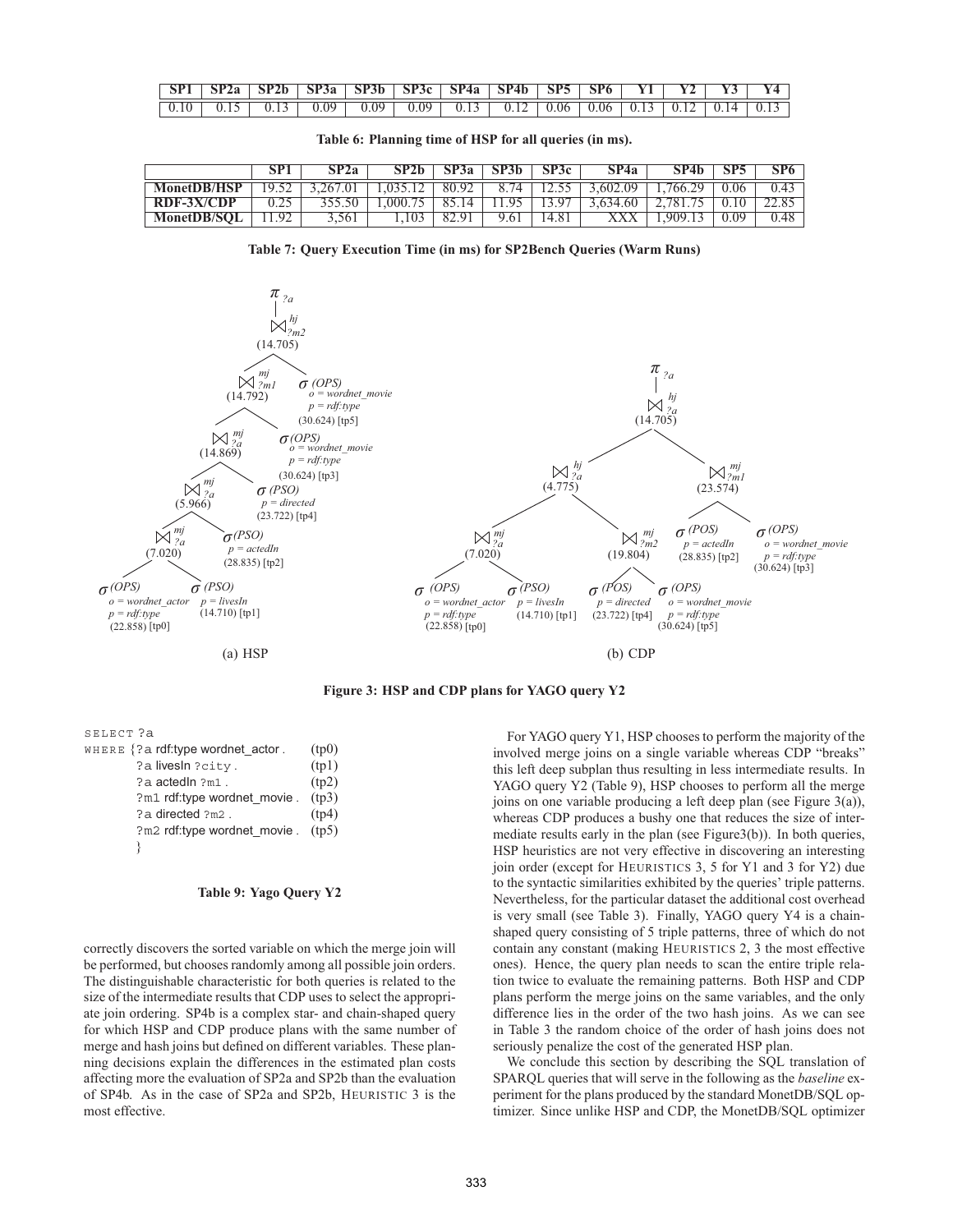| <b>MonetDB/HSP</b> | 6.04  | 8.65 | 25.69  |                |
|--------------------|-------|------|--------|----------------|
| <b>RDF-3X/CDP</b>  | 15.75 |      | 81 20  | $90.4^{\circ}$ |
| MonetDB/SQL        |       |      | 538.65 |                |

**Table 8: Query Execution Time (in ms) for YAGO queries (Warm Runs)**

produces only left deep plans, we could not translate the SPARQL queries into SQL ones using exactly the same access paths as those employed by HSP. We simply choose to evaluate each triple pattern of the SPARQL query on the ordered relation that promotes the use of binary search for selections and returns the variable with the most number of appearances in the query sorted, to maximize (if possible) the number of merge joins. In the case in which a triple pattern contains constants, we chose the ordered relation according to HEURISTIC 1. Thus, the MonetDB/SQL optimizer will undertake the task of join ordering using runtime optimization techniques (e.g., sampling).

#### *6.2.2 Query Execution Times*

In this section, we report for each SPARQL query in our workload, the execution time of the HSP plan directly translated into MonetDB's physical algebra (MonetDB/HSP) and the execution time of the CDP plan evaluated by RDF-3X. We additionally report the execution time of its equivalent SQL rewriting when evaluated by the standard MonetDB/SQL optimizer as described previously.

We also present in Table 6 the planning time needed by Algorithm 1 alone, without evaluating the queries. The planning times for the HSP are very short (between 100 and 200 microseconds). Moreover, we expect the number of nodes on the variable graph to be kept always small, thus making the maximum independent set algorithm applicable. This is true because the *variable graph* consists only of the variables that appear twice or more in joins. Some more experimentation showed that HSP can process a variable graph of up to 50 nodes in less than 6ms. Such a graph implies at least 100 joins which is the common limit for other traditional optimizers found in relational engines.

The execution times for our experiment for the  $SP<sup>2</sup>$ Bench and YAGO datasets are shown in Tables 7 and 8 respectively. The reported times do not include the planning time (less than 4% of the total execution time), the time to transform the constants of every triple pattern to ids as well as the conversion of these ids back to strings in the final query result. To speed up the resolution of the ids to URIs/literals and decompression thereof, RDF-3X sorts and groups the query results to decompress only one element per group of duplicates. This time is also not included in our measurements.

For the queries for which HSP and CDP produce the same plan (SP1, SP3(a,b,c), SP4a, SP5, SP6 and Y3), with the exception of SP1, MonetDB/HSP could be up to two orders of magnitude faster than RDF-3X/CDP (e.g., in SP6) and up to one order of magnitude faster than MonetDB/SQL (e.g., in Y3). In the case of SP1, although the HSP plan is the same as CDP, its execution in MonetDB is significantly slower. The same behaviour is also exhibited by MonetDB/SQL. This overhead cannot be justified by the *left-join* operators employed by MonetDB to get the subject values of a triple from the obtained object and property values and it is attributed to an internal bug. Note also that in query SP4a, the MonetDB/SQL optimizer chooses to execute a Cartesian product and thus fails to terminate. We can also observe that although in SP6 RDF-3X/CDP employs much smaller aggregated indexes, it is largely outperformed by MonetDB/HSP. This can be attributed to the large number of triples in the final result of SP6 (compared to the similar selection query SP5) for which decompression of the deltas of ids (for literals and URIs) needs to be performed. For the same reason performance gains are also exhibited in Y3 where MonedDB/HSP is 2.5 times faster than RDF-3X/CDP. This large difference in execution times for query Y3 is due to the fact that it contains two joins, where one of the two inputs is the entire relation. In addition, CDP uses in its plan aggregated indexes, and it takes a substantial amount of time to decompress them.

For queries with different plans, and especially in the case in which HSP selects a random order for executing the merge and hash joins, RDF-3X/CDP outperforms MonetDB/HSP up to one order of magnitude (e.g., in SP2a). When the triple patterns yield intermediate results of the same order of magnitude, join ordering has little influence on the query execution time (e.g., in SP2b). In the remaining queries although the HSP plans are not optimal w.r.t. CDP, query execution time in MonetDB/HSP is always better than RDF-3X/CDP up to one order of magnitude (e.g., in Y4). As a matter of fact, the execution of all query operators in MonetDB appears to be more efficient than in RDF-3X (exhibiting also the limitation in the size of the datasets that can be processed in main memory).

# **7. FUTURE WORK AND CONCLUSIONS**

In this work we have introduced a set of heuristics for choosing which triple patterns of a SPARQL query are more selective by only looking at the syntactical form of the query, and not relying on any statistics of the stored data. We defined a variable graph based on the SPARQL join query and showed how to maximize the number of merge-joins by reducing this problem to the problem of maximum weight independent set. Based on these ideas, we introduced the first heuristics-based SPARQL optimizer, called HSP. We have performed an extensive evaluation on the quality of the plans generated by HSP. We also compared the query execution time achieved by HSP with two state of the art engines, namely RDF-3X and MonetDB.

We wish to investigate the effects of applying our heuristics in a distributed environment such as MapReduce and Hadoop. We also intend to extend our work to cope with different relational storage schemas, instead of only the traditional approach of a triple table. Also, we are working to integrate our solution with the MonetDB run-time optimizer in order to handle queries such as large star joins) for which our heurisics fail to produce near to optimal plans. Finally, we wish to extend our optimizer to include all features of the SPARQL language, such as the OPTIONAL clause.

## **8. REFERENCES**

- [1] Yet Another Great Ontology. http://www.mpi-inf.mpg.de/yago-naga/yago.
- [2] ABADI, D. J., MARCUS, A., MADDEN, S. R., AND HOLLENBACH, K. Scalable semantic web data management using vertical partitioning. In *VLDB* (2007), pp. 411–422.
- [3] ABADI, D. J., MARCUS, A., MADDEN, S. R., AND HOLLENBACH, K. SW-Store: A Vertically Partitioned DBMS for Semantic Web Data Management. *VLDB Journal 18*, 2 (April 2009).